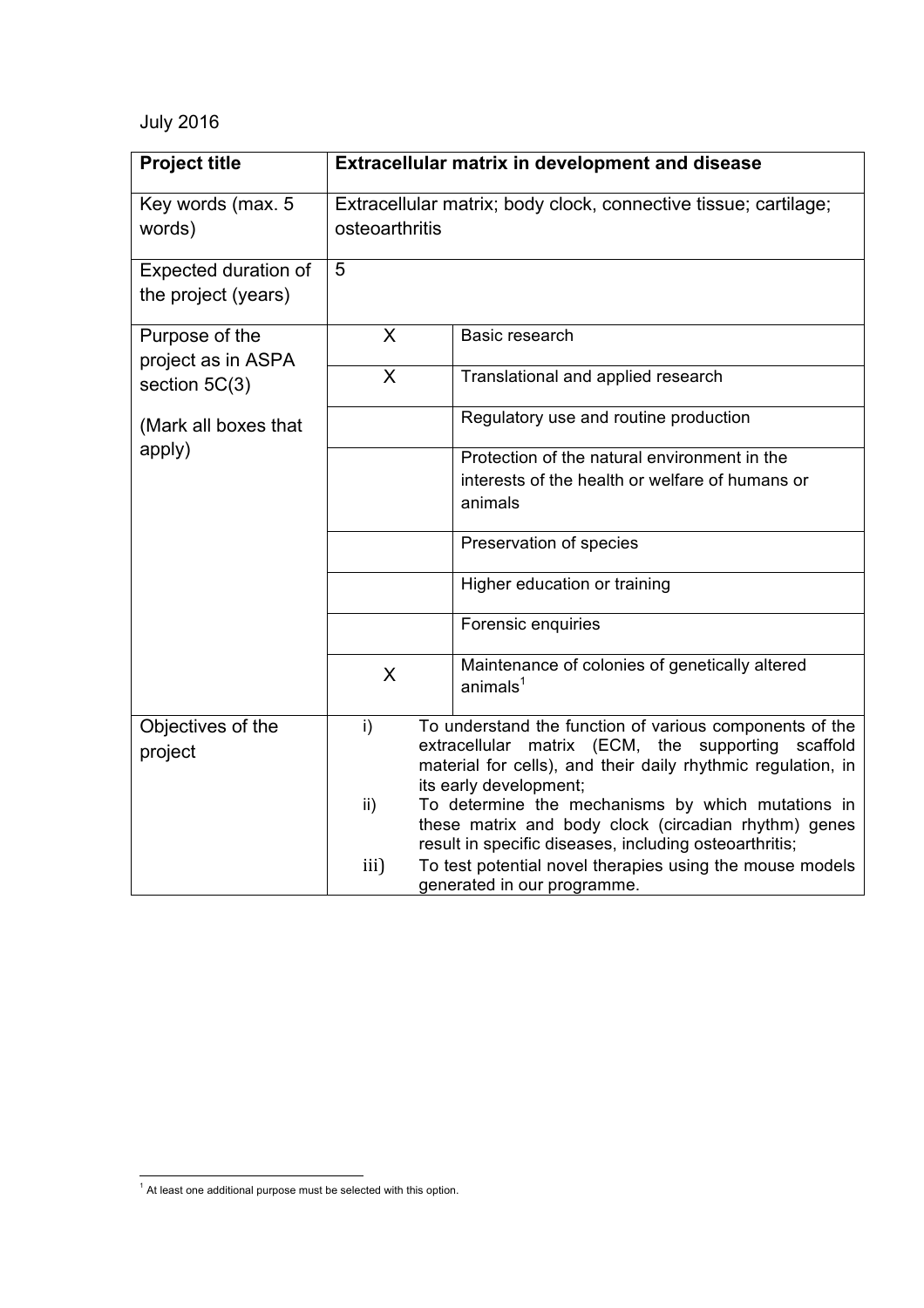| <b>Potential benefits</b>                                                                                     | Advancement of biological knowledge                                                                                                                                                                                                                                                                                                                                                                                             |
|---------------------------------------------------------------------------------------------------------------|---------------------------------------------------------------------------------------------------------------------------------------------------------------------------------------------------------------------------------------------------------------------------------------------------------------------------------------------------------------------------------------------------------------------------------|
| likely to derive from<br>this project                                                                         | This work will help understand how this molecular supporting<br>scaffold is formed and maintained on a daily basis. This information<br>is of relevance and interest to the whole field of extracellular matrix<br>research. In addition, the knowledge gained underpins<br>our<br>understanding of changes in the connective tissue in disease.<br>Defining disease mechanism and identifying novel treatment<br>opportunities |
|                                                                                                               | Osteoarthritis is common, affecting 60% of people over the age of<br>65. Chondrodysplasias (the malformation of the cartilage cell) is<br>caused by mutations in ECM genes. These are relatively rare. There<br>are currently no effective treatments for chondrodysplasias and<br>osteoarthritis and the only options for patients with these conditions<br>are joint replacement and analgesia.                               |
|                                                                                                               | There is an association between these two conditions which affect<br>cartilage cells (chondrocytes) and various forms of abnormalities,<br>such as the endoplasmic reticulum stress (ER stress) and the body<br>clock system.                                                                                                                                                                                                   |
|                                                                                                               | The importance of these findings is that they highlight new potential<br>avenues for the treatment of these conditions.                                                                                                                                                                                                                                                                                                         |
| Species and<br>approximate<br>numbers of animals<br>expected to be used,<br>and anticipated<br>period of time | Mice. In total, 10,000 mice are expected to be generated and used<br>over 5 years.                                                                                                                                                                                                                                                                                                                                              |
|                                                                                                               |                                                                                                                                                                                                                                                                                                                                                                                                                                 |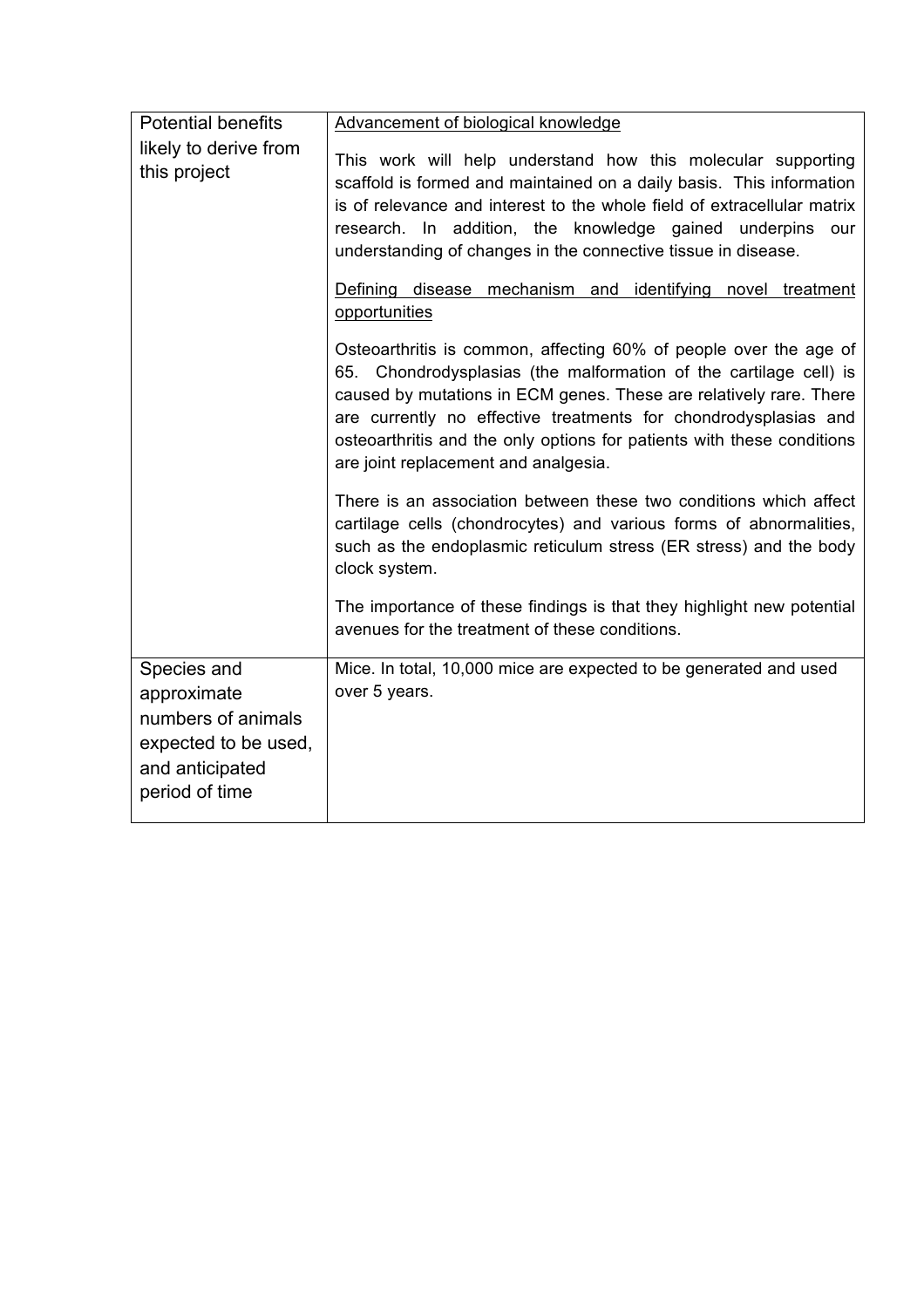| <b>Expected adverse</b><br>effects and the<br>likely/expected level<br>of severity. What will<br>happen to the<br>animals at the end. | Protocol 1: Breeding and maintenance of genetically altered mice-<br>Severity level: Mild                                                                     |
|---------------------------------------------------------------------------------------------------------------------------------------|---------------------------------------------------------------------------------------------------------------------------------------------------------------|
|                                                                                                                                       | Chondrodysplastic strains have a mild dwarfism and animals do<br>not exhibit obvious pain or discomfort.                                                      |
|                                                                                                                                       | We do not anticipate any adverse effects as a consequence of<br>removing relevant genes.                                                                      |
|                                                                                                                                       | A small number of animals will be observed up to 18 months.<br>We do not anticipate any significant age-related side effects in mice<br>up to that age.       |
|                                                                                                                                       | Protocol 2: Treatment of chondrodysplasia or osteoarthritis-Severity<br>level: Moderate                                                                       |
|                                                                                                                                       | Those animals that undergo anaesthesia on several occasions<br>will only be re-anaesthetised when they have fully recovered from<br>the previous anaesthetic. |
|                                                                                                                                       | Protocol 3: Induction and treatment of surgically induced<br>osteoarthritis-Severity level: Moderate                                                          |
|                                                                                                                                       | Mice will be humanly killed for detailed studies.                                                                                                             |
|                                                                                                                                       |                                                                                                                                                               |